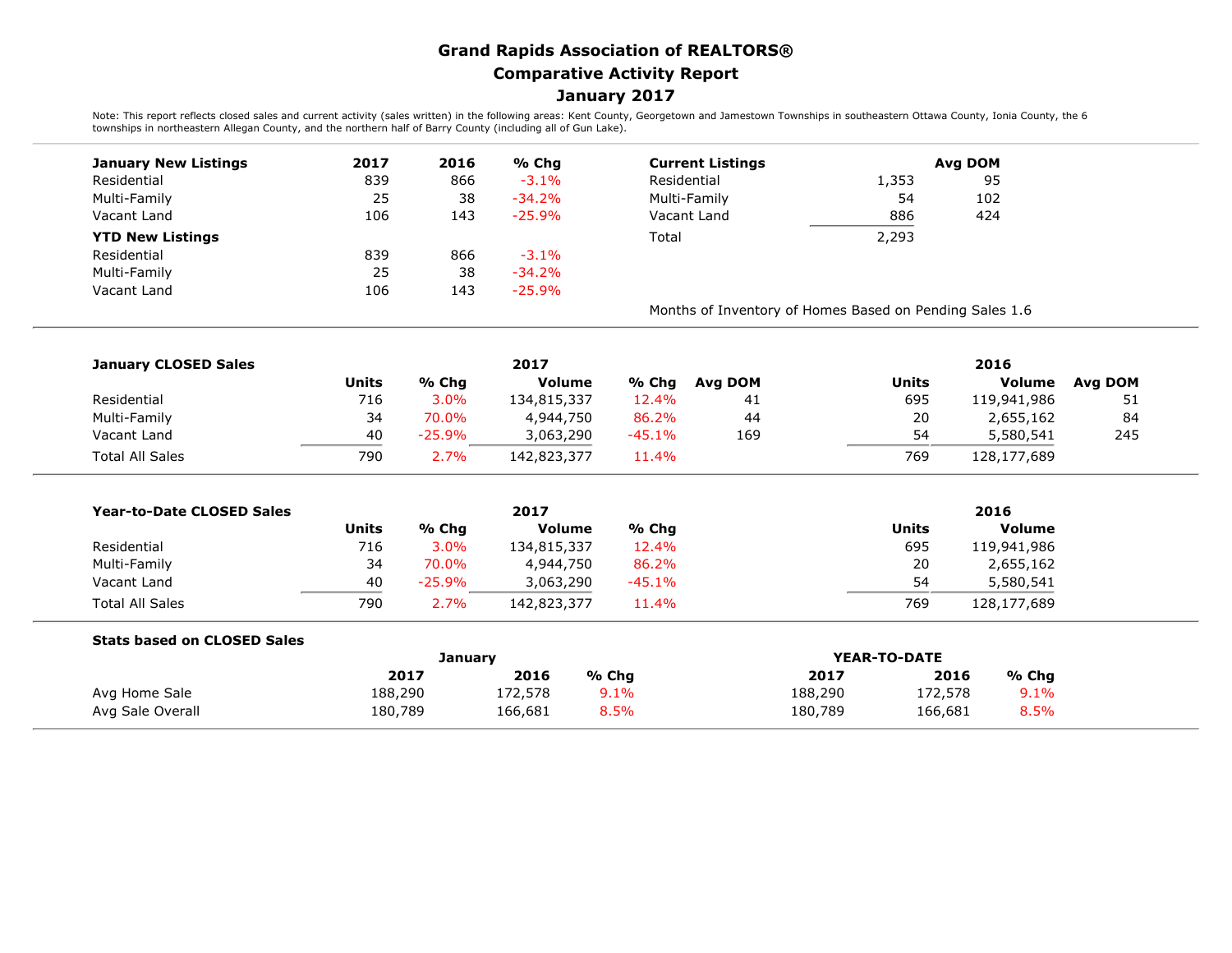| <b>January Pending Sales</b>        |              |          | 2017          |          | 2016         |         |                 |               |         |  |
|-------------------------------------|--------------|----------|---------------|----------|--------------|---------|-----------------|---------------|---------|--|
|                                     | <b>Units</b> | % Chg    | <b>Volume</b> | % Chg    | Avg DOM      |         | <b>Units</b>    | Volume        | Avg DOM |  |
| Residential                         | 847          | $-4.3%$  | 166,288,264   | 2.5%     | 46           | 885     |                 | 162,177,339   | 60      |  |
| Multi-Family                        | 32           | $-15.8%$ | 5,077,576     | $-6.3%$  | 61           |         | 38              | 5,416,649     | 56      |  |
| Vacant Land                         | 62           | 1.6%     | 5,813,280     | $-23.2%$ | 188          |         | 61              | 7,567,699     | 167     |  |
| <b>Total All Sales</b>              | 941          | $-4.4%$  | 177,179,120   | 1.2%     |              |         | 984             | 175,161,687   |         |  |
|                                     |              |          |               |          |              |         |                 |               |         |  |
| <b>Year-to-Date PENDING Sales</b>   |              |          | 2017          |          |              |         |                 | 2016          |         |  |
|                                     | <b>Units</b> | % Chg    | <b>Volume</b> | % Chg    |              |         | <b>Units</b>    | <b>Volume</b> |         |  |
| Residential                         | 847          | $-4.3%$  | 166,288,264   | 2.5%     |              |         | 885             | 162,177,339   |         |  |
| Multi-Family                        | 32           | $-15.8%$ | 5,077,576     | $-6.3%$  |              |         | 38              | 5,416,649     |         |  |
| Vacant Land                         | 62           | 1.6%     | 5,813,280     | $-23.2%$ |              |         | 61<br>7,567,699 |               |         |  |
| <b>Total All Sales</b>              | 941          | $-4.4%$  | 177,179,120   | 1.2%     |              |         | 984             | 175,161,687   |         |  |
| <b>Stats based on PENDING Sales</b> |              |          |               |          |              |         |                 |               |         |  |
|                                     |              | January  |               |          | YEAR-TO-DATE |         |                 |               |         |  |
|                                     |              | 2017     | 2016          | % Chg    |              | 2017    | 2016            | % Chg         |         |  |
| Avg Home Sale                       | 196,326      |          | 183,251       | 7.1%     |              | 196,326 | 183,251         | 7.1%          |         |  |
| Avg Sale Overall                    | 188,288      |          | 178,010       | 5.8%     |              | 188,288 | 178,010         | 5.8%          |         |  |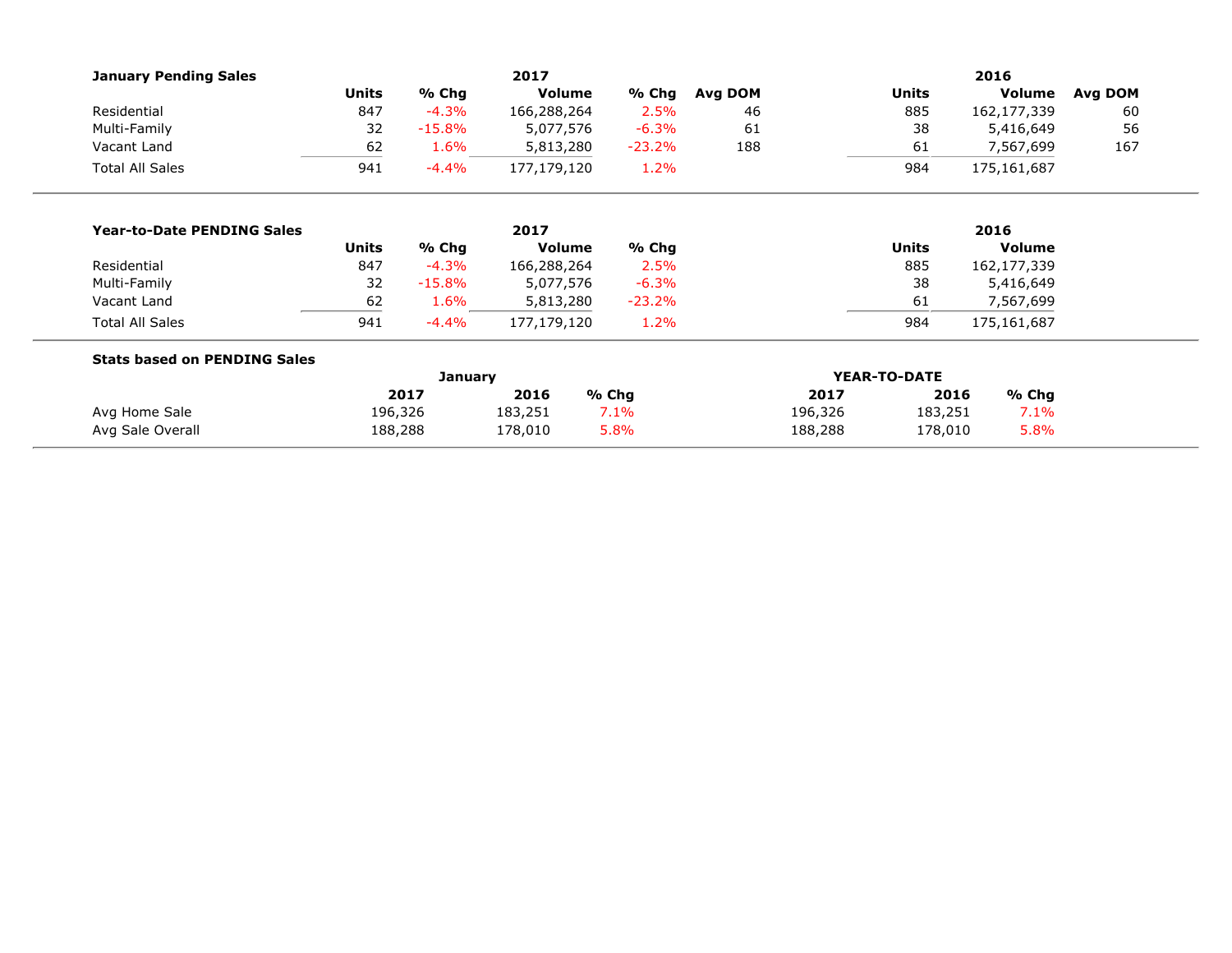## **2017 Sales of Residential Single Family Homes by Price Class**

|                    | <b>January</b> |               |         |               | <b>YTD</b>    |           |         |               |  |  |
|--------------------|----------------|---------------|---------|---------------|---------------|-----------|---------|---------------|--|--|
|                    | <b>Closed</b>  | $\frac{9}{0}$ | Pending | $\frac{9}{0}$ | <b>Closed</b> | %         | Pending | $\frac{1}{2}$ |  |  |
| Under to 19,999    | 0              | .0            | 2       | .2            | 0             | .0        | 2       | $\cdot$ .2    |  |  |
| 20,000 to 29,999   | 0              | .0            | 5       | .6            | 0             | .0        | 5       | .6            |  |  |
| 30,000 to 39,999   | 6              | .8            | 3       | .4            | 6             | .8        | 3       | .4            |  |  |
| 40,000 to 49,999   | 10             | 1.4           | 14      | 1.7           | 10            | 1.4       | 14      | 1.7           |  |  |
| 50,000 to 59,999   | 20             | 2.8           | 21      | 2.5           | 20            | 2.8       | 21      | 2.5           |  |  |
| 60,000 to 69,999   | 12             | 1.7           | 21      | 2.5           | 12            | 1.7       | 21      | 2.5           |  |  |
| 70,000 to 79,999   | 26             | 3.6           | 34      | 4.0           | 26            | 3.6       | 34      | 4.0           |  |  |
| 80,000 to 89,999   | 26             | 3.6           | 31      | 3.7           | 26            | 3.6       | 31      | 3.7           |  |  |
| 90,000 to 99,999   | 29             | 4.1           | 34      | 4.0           | 29            | 4.1       | 34      | 4.0           |  |  |
| 100,000 to 119,999 | 64             | 8.9           | 66      | 7.8           | 64            | 8.9       | 66      | 7.8           |  |  |
| 120,000 to 139,999 | 85             | 11.9          | 70      | 8.3           | 85            | 11.9      | 70      | 8.3           |  |  |
| 140,000 to 159,999 | 89             | 12.4          | 101     | 11.9          | 89            | 12.4      | 101     | 11.9          |  |  |
| 160,000 to 179,999 | 67             | 9.4           | 90      | 10.6          | 67            | 9.4       | 90      | 10.6          |  |  |
| 180,000 to 199,999 | 57             | 8.0           | 67      | 7.9           | 57            | 8.0       | 67      | 7.9           |  |  |
| 200,000 to 249,999 | 84             | 11.7          | 97      | 11.5          | 84            | 11.7      | 97      | 11.5          |  |  |
| 250,000 to 299,999 | 55             | 7.7           | 77      | 9.1           | 55            | 7.7       | 77      | 9.1           |  |  |
| 300,000 to 399,999 | 45             | 6.3           | 65      | 7.7           | 45            | 6.3       | 65      | 7.7           |  |  |
| 400,000 to 499,999 | 21             | 2.9           | 22      | 2.6           | 21            | 2.9       | 22      | 2.6           |  |  |
| 500,000 to 599,999 | 7              | $1.0$         | 15      | 1.8           | 7             | 1.0       | 15      | 1.8           |  |  |
| 600,000 to 699,999 | 5.             | .7            | 6       | .7            | 5.            | .7        | 6       | .7            |  |  |
| 700,000 to 799,999 | 4              | .6            |         | $\cdot$ 1     | 4             | .6        |         | $\cdot$ 1     |  |  |
| 800,000 to 899,999 | 2              | $\cdot$ 3     |         | .1            | 2             | $\cdot$ 3 |         | $\cdot$ 1     |  |  |
| 900,000 to 999,999 |                | $\cdot$ 1     |         | $\cdot$ 1     |               | .1        |         | $\cdot$ 1     |  |  |
| 1,000,000 or over  |                | $\cdot$ 1     | 3       | $\cdot$       |               | .1        | 3       | $\cdot$       |  |  |